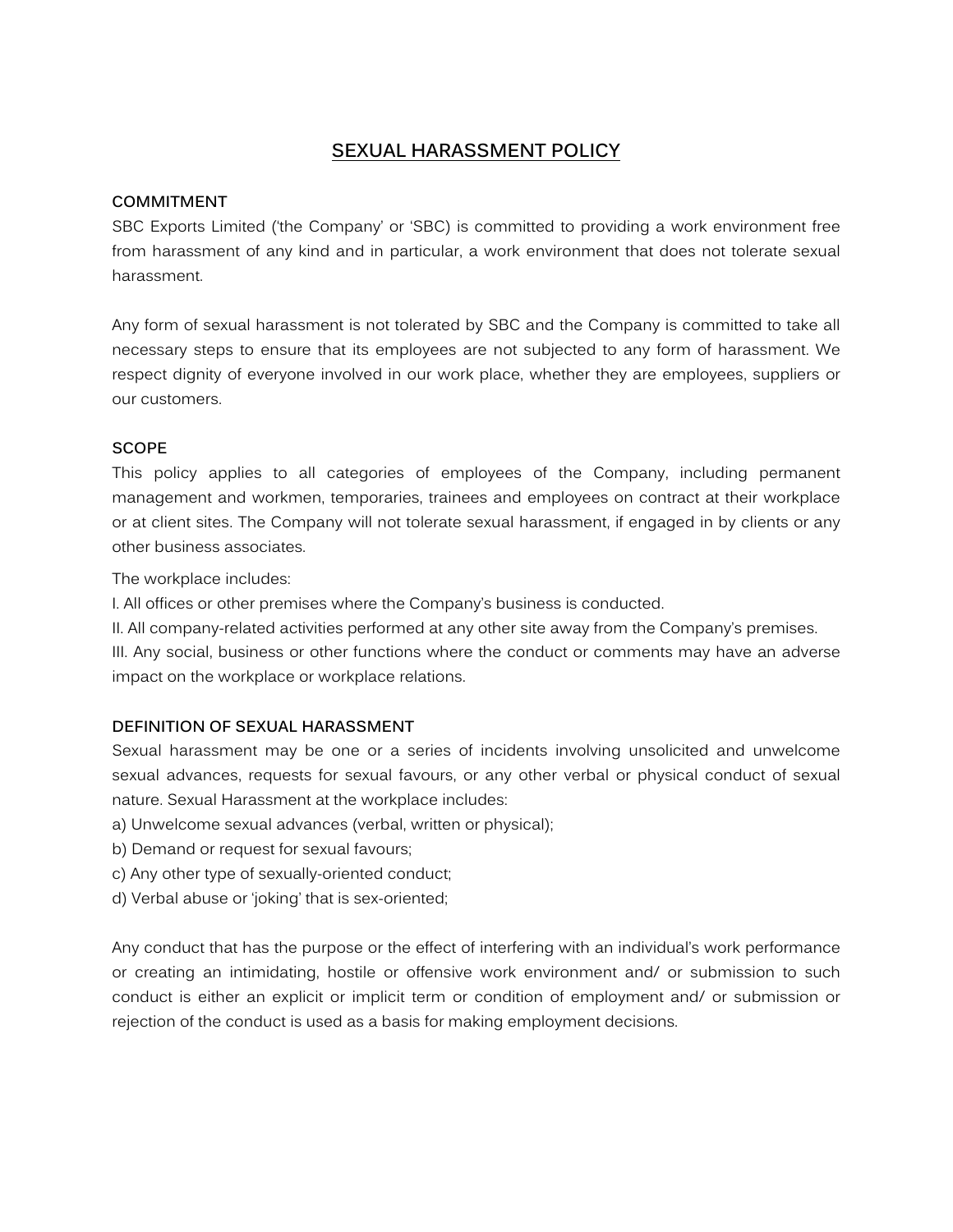### **RESPONSIBILITIES REGARDING SEXUAL HARASSMENT**

All employees of the Company have a personal responsibility to ensure that their behaviour is not contrary to this policy. All employees are encouraged to reinforce the maintenance of a work environment free from sexual harassment. We require all employees to make sure that they maintain mutual respect and positive regard towards one another.

### **COMPLAINT MECHANISM**

An appropriate complaint mechanism in the form of "Complaints Committee" has been created in the Company for time-bound redressal of the complaint made by the victim.

## **INTERNAL COMPLAINTS COMMITTEE:**

Every complaint received shall be forwarded to Internal Complaints Committee formed under the policy for redressal for investigation. Internal Complaints Committee has been constituted of the following members as nominated by the Company:

a) A woman employee employed at a senior level amongst the employees shall act as Presiding officer of the committee.

b) Not less than 2 members from amongst employees preferably committed to the cause of women OR who have had experience in social work OR have legal knowledge.

c) One member shall be from amongst Non-governmental organizations OR associations committed to the cause of women OR a person familiar with the issues relating to sexual harassment. Atleast half the total members of the Committee have to be women. The Presiding Officer and every member shall hold office for such period, not exceeding three years, from the date of their nomination as may be specified by the employer.

## **PROCEDURES FOR RESOLUTION, SETTLEMENT OR PROSECUTION OF ACTS OF SEXUAL HARASSMENT:**

The Company is committed to providing a supportive environment to resolve concerns of sexual harassment as under:

#### **INFORMAL RESOLUTION OPTIONS:**

When an incident of sexual harassment occurs, the victim of such conduct can communicate their disapproval and objections immediately to the harasser and request the harasser to behave decently. If the harassment does not stop or if victim is not comfortable with addressing the harasser directly, the victim can bring their concern to the attention of the Complaints Committee for redressal of their grievances. The Complaints Committee will thereafter provide advice or extend support as requested and will undertake prompt investigation to resolve the matter.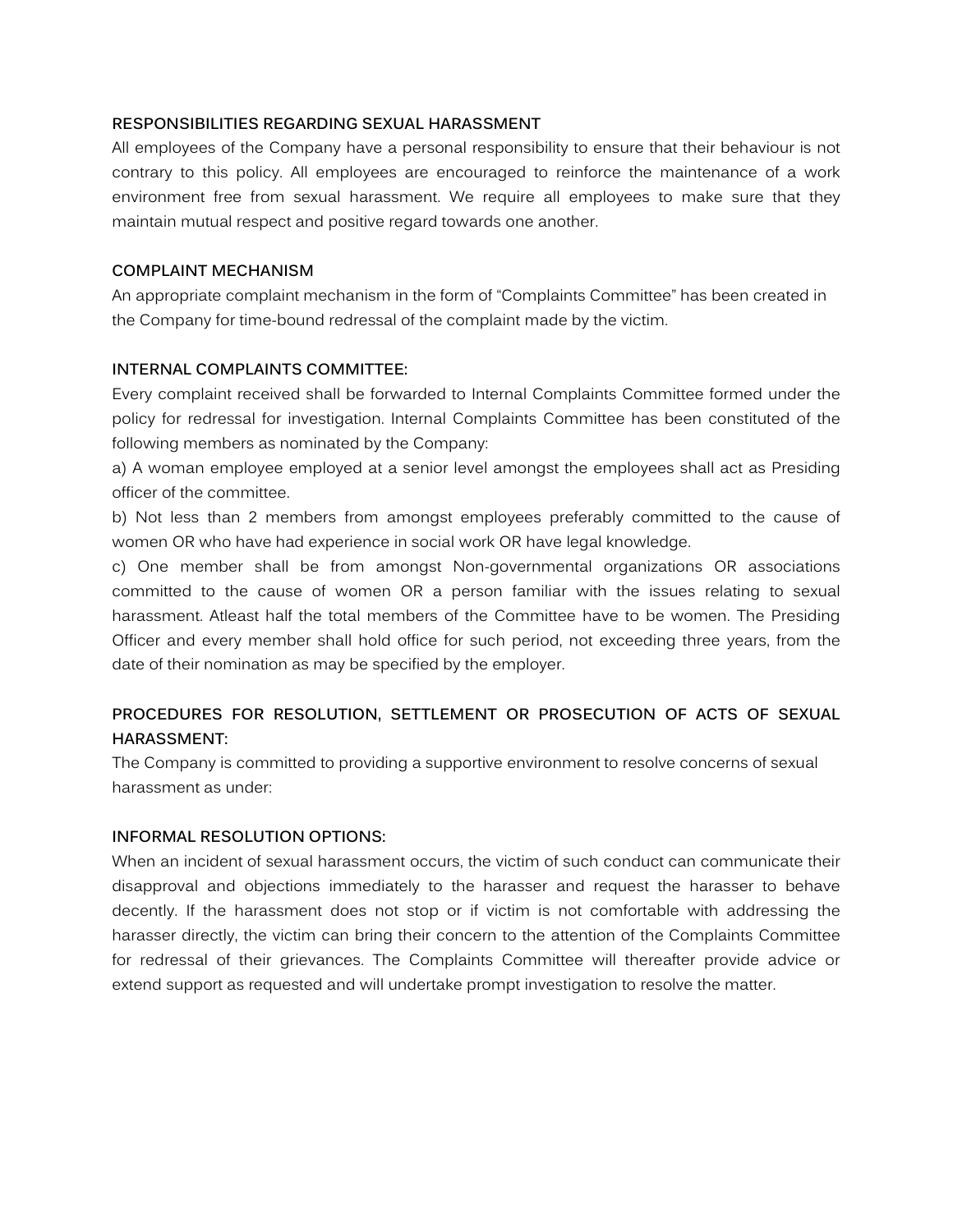### **COMPLAINTS**

1. An employee with a harassment concern, who is not comfortable with the informal resolution options or has exhausted such options, may make a formal complaint to the Presiding Officer of the Complaints Committee constituted by the Management. The complaint shall have to be in writing and can be in form of a letter, preferably within 15 days from the date of occurrence of the alleged incident, sent in a sealed envelope. Alternately, the employee can send complaint through an email. The employee is required to disclose their name, department and division, to enable the Presiding Officer to contact them and take the matter forward.

2. The Presiding Officer of the Complaints Committee will proceed to determine whether the allegations (assuming them to be true only for the purpose of this determination) made in the complaint fall under the purview of Sexual Harassment, preferably within 30 days from receipt of the complaint.

3. In the event, the allegation does not fall under the purview of Sexual Harassment or the allegation does not constitute an offence of Sexual Harassment, the Presiding Officer will record this finding with reasons and communicate the same to the complainant.

4. If the Presiding Officer of the Complaints Committee determines that the allegations constitute an act of sexual harassment, he/ she will proceed to investigate the allegation with the assistance of the Complaints Committee.

5. Where such conduct, on the part of the accused, amounts to a specific offence under the law, the Company shall initiate appropriate action in accordance with law by making a complaint with the appropriate authority.

6. The Complaints Committee shall conduct such investigations in a timely manner and shall submit a written report containing the findings and recommendations to the Managing Director as soon as practically possible and in any case, not later than 90 days from the date of receipt of the complaint. The Managing Director will ensure corrective action on the recommendations of the Complaints Committee and keep the complainant informed of the same.

Corrective action may include any of the following:

- a. Formal apology;
- b. Counseling;
- c. Written warning to the perpetrator and a copy of it maintained in the employee's file;
- d. Change of work assignment / transfer for either the perpetrator or the victim;
- e. Suspension or termination of services of the employee found guilty of the offence;

f. In case the complaint is found to be false, the Complainant shall, if deemed fit, be liable for appropriate disciplinary action by the Management.